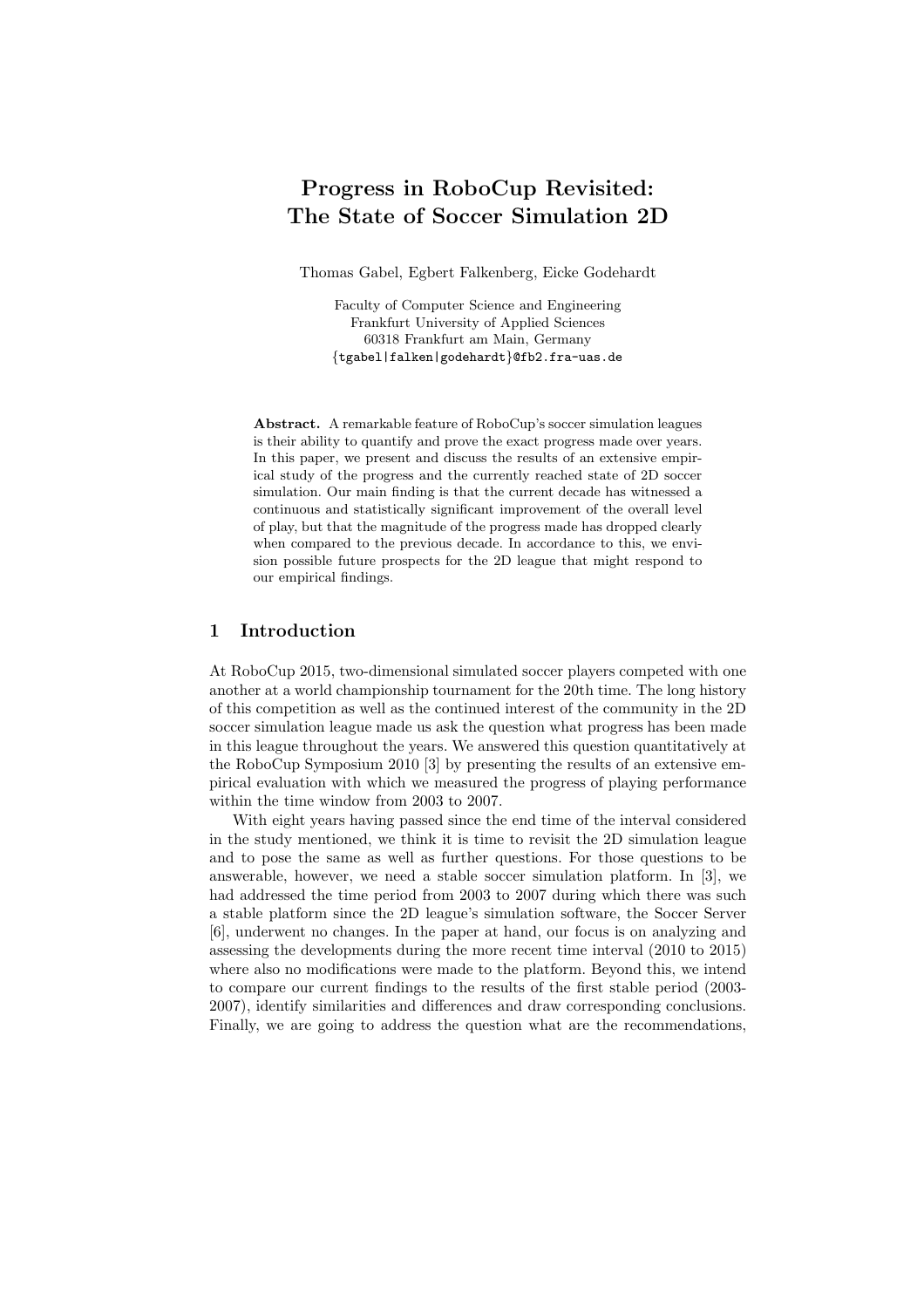avenues, and prospects for the further development of the soccer simulator and the 2D league as a whole given the experience and the results reported.

In Section 2, we provide necessary background information on soccer simulation and its course of development during the two recent decades. We also raise a number of questions that shall be addressed with our studies and outline our experimental setup. Section 3 presents in depth the results of our evaluations and in Section 4 we aim at drawing conclusions from our findings.

# 2 Background

Researchers and students who have been active in the RoboCup domain for more than a single year, will easily come to the conclusion that the overall level of play at RoboCup tournaments is increasing gradually. While this observation will certainly be shared by both, participants as well as spectators, it is difficult to quantitatively prove its correctness. To this end, the soccer simulation leagues adopt a special role because no hardware development and maintenance are necessary, but instead soccer-playing agents as well as belonging coaches are merely some pieces of software [1]. This allows for repetitive and detailed evaluations as well as for forming quantitative statements of a team's strengths and weaknesses [2]. But it also allows for analyses of simulated soccer teams across various years. Given these circumstances, we are in the lucky position to derive empirically grounded statements regarding the quantitative playing strength of teams from different years and, in so doing, come up with evidence for or against a significant progress of RoboCup's soccer simulation branch.

#### 2.1 Periods of Stability

In the 2D Soccer Simulation League all competitions are based on the Soccer Server software [6] which implements soccer playing as a completely distributed multi-agent system in a two-dimensional plane while adhering to the official soccer rules to the largest degree possible. During the 20 years of its existence this simulator has gone through various extensions and changes (see [1, 3] for an overview), but it has also experienced periods of stability, i.e. a number of successive years where the technical and maintenance committees in agreement with the soccer simulation community decided to introduce no changes (apart from bug fixes) and, hence, to keep the simulation platform stable.

These periods of stability are of special interest in the scope of this paper, since a stable platform is a fundamental prerequisite for doing analyses, experiments, and evaluations with published soccer team binaries from different years. Stated differently, a non-stable platform (e.g. due to the introduction of a new feature into the simulation) prevents us from performing a meaningful and fair comparison of teams that were developed for different versions of the simulator.

Figure 1 shows the alternating periods of stability and further-development of the Soccer Server starting from the Pre-RoboCup event at IROS 1996 in Osaka. After seven years of intensive development, in 2003 the Soccer Server went into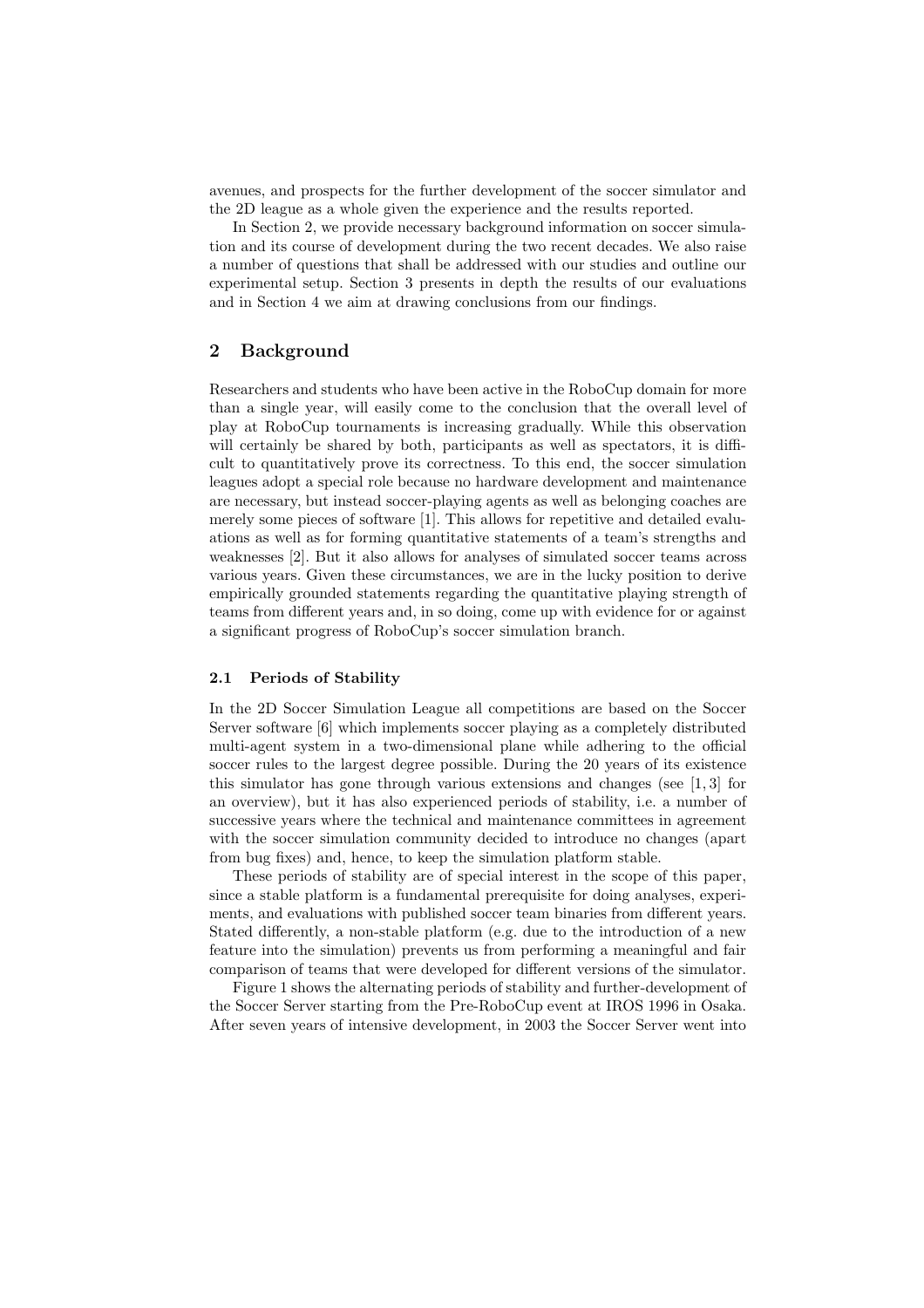

Fig. 1. Alternating Periods of Frozen and Continued Soccer Server Development

its first stable period (FSP) covering five years. This happened in parallel to the establishment of the 3D Soccer Simulation League. When, however, the 3D league moved to modeling humanoid robots instead of simple spheres in 2007, the 2D committees decided to end the stable period and introduce new features and significant changes to the 2D simulation, which resulted in new simulator versions with a changed feature set for the 2008, 2009, and 2010 competitions. Since 2010, however, the simulation has been kept stable once again such that we can now speak of a *second stable period* (SSP, six years so far, 2010-2015 and lasting) with full compatibility of all team binaries released with these years.

## 2.2 Experimental Goals and Setup

Goals Given the fact that the 2D Soccer Simulation League has seen two stable periods, within which a meaningful and fair evaluation across years is possible, we are going to answer the following questions in the remainder of this paper:

- 1. We address the question whether further progress has been made in soccer simulation 2D throughout the years of the SSP. This is similar to our analyses for the FSP (2003-2007) published in [3].
- 2. We are going to compare the progress indicators of both stable periods and draw corresponding conclusions.
- 3. We want to analyze the current state of the 2D Soccer Simulation League more thoroughly by focusing on individual teams' further development during the recent years.

Platform Within the SSP, Soccer Server versions from 14.0.3 to 15.2.2 were used. As already said, any changes introduced in this period were targeted solely at bug fixing and installation support. In total, there have been only two minor modifications that might interfere with older teams and hence might have an impact on our experiments. First, the drop ball time (e.g. maximal time to execute a corner kick) was cut to half in 2011 in order to push back time wasting. Second, a defect in the coach language implementation has been corrected which could be exploited by older teams to their advantage. In order to compensate these corrections and to enforce maximal compatibility with all teams from 2010 to 2015 we conducted all our experiments using server version 15.0.0.

Team Selection As in our 2010 study for the FSP [3], we proceed on the assumption that a year's joint level of play can be read from the quality of its top representatives. In Section 3.3 we will empirically underpin the validity of this assumption. In order to enforce comparability with the results of the mentioned study for the FSP, we again let any year from 2010 to 2015 be represented by its top four teams, i.e. those teams that made it to the semi-finals in the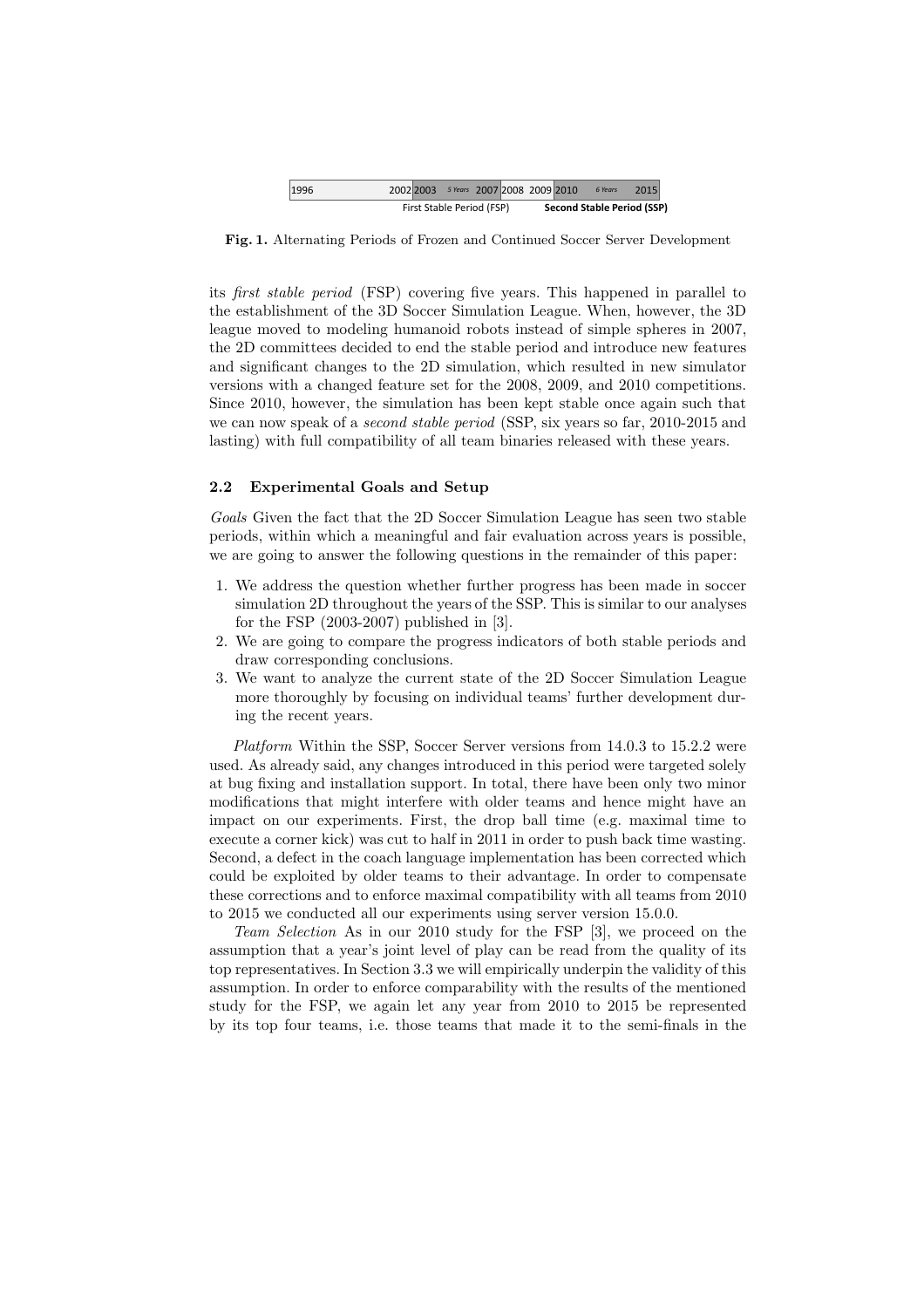respective year's RoboCup world championships. Thus, in total we utilized 24 officially released team binaries from the six years of the SSP. When addressing the first two of the three questions posed above, we refrain from naming teams by their actual names, but use "year place" identifiers for better readability. The matching from identifiers to verbose team names can be found in the Appendix.

Experiments We retrieved all considered historic team binaries from the web archive<sup>1</sup>, made them work in our evaluation setting, and let them play multiple matches against one another using Soccer Server version 15.0.0. All matches were performed on a cluster of identical machines. Since we allowed any team to face any other team at least fifty times, we had in total more than 17.000 matches which corresponds to approximately 120 days of simulated soccer.

# 3 Empirical Results

In accordance to the research questions posed above we divided our experiments into three parts. We start by presenting the results of our general progress analysis that focuses on soccer simulation's further development within the SSP. We then compare these findings to the progress that the 2D league had made within its FSP and, finally, we more critically question how to characterize its currently reached state and by which driving factors it has emerged.

## 3.1 General Progress Analysis

In this part of our study we allowed each of the 24 representatives of the SSP to face each other team 50 times under regular settings. We determined for each team the average score (number of goals shot vs. number of goals received) from these  $23 \times 50 = 1150$  matches and plotted this information in the left chart of Figure 2 (standard deviations are omitted for readability). Apparently, teams from later years score on average more goals while they receive less. Furthermore, polygons formed by interconnecting data points of the same year seem to shift slightly to the bottom right of the diagram. While this observation is less obvious than in the similar chart for the FSP from 2003-2007 [3], it nevertheless represents a first indication of the fact that there has been some progress in soccer simulation 2D during the last six years.

The accompanying bar chart in the right of Figure 2 shows the share of points each team obtained within this set of experiments, where as in human soccer a victory is awarded with three points, a draw with one and a defeat with zero points. Thus, winning all of the 1150 matches would yield 100% (3450) while drawing all matches would yield 33.3%. With 82.1% of the maximal number of points the 2015 champion turned out to be the strongest team. Interestingly, teams originating from later years (bars with lighter shades of gray) place predominantly in the top half of the ranking whereas older binaries (darker shades of gray) are to be found mainly on the rear ranks.

<sup>1</sup> http://chaosscripting.net/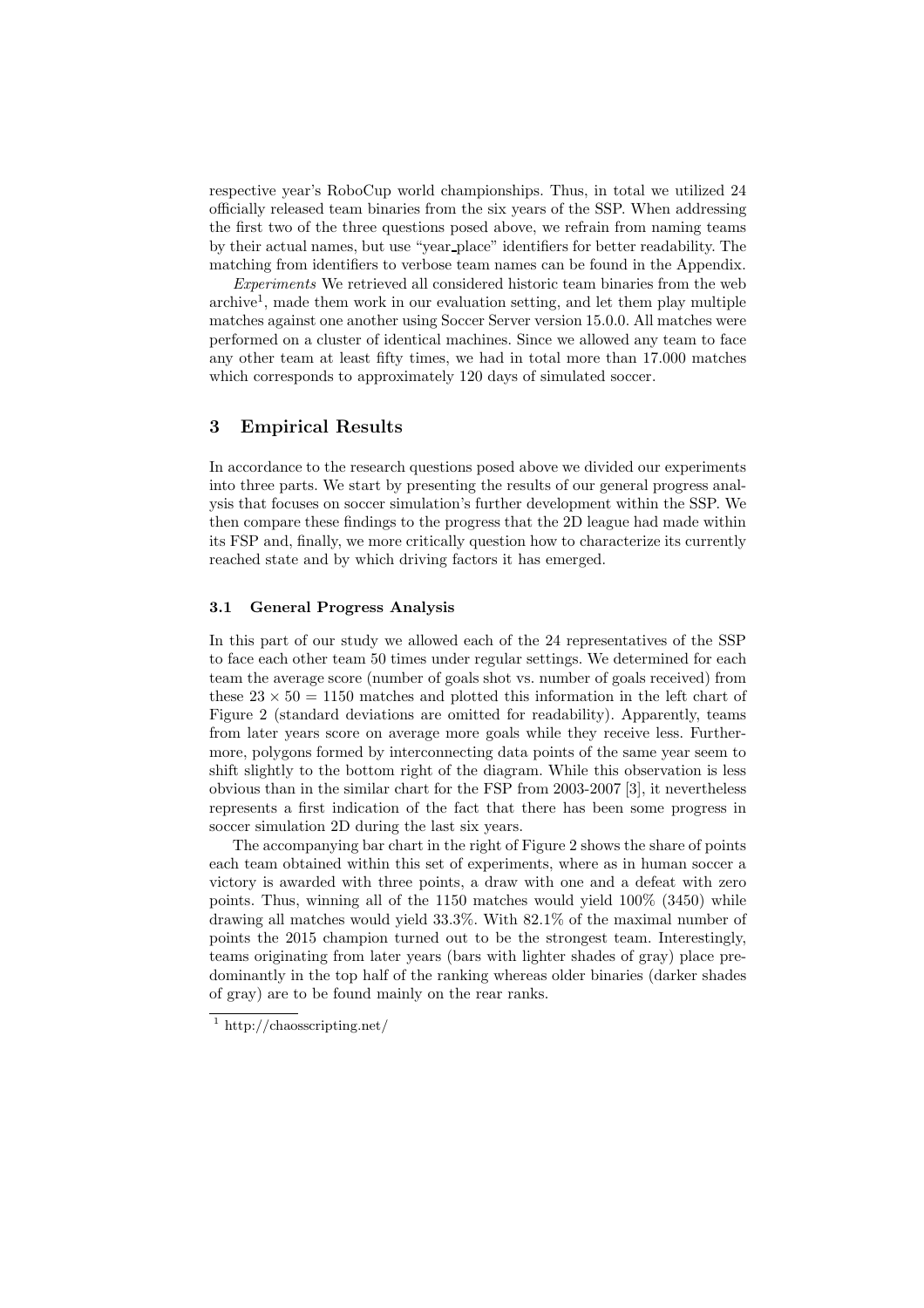

Fig. 2. Left: Average scores for each of the 24 representatives from the second stable period when playing repeatedly against all other teams. Right: Corresponding share of points achieved by each team within this empirical study.

While we have concentrated on individual teams so far, we now focus on a comparison of entire years where, as stressed in Section 2, we let the joint strength of a year be represented by its four top teams. In Figure 3, we visualize the results of this year-vs-year comparison in a matrix-like representation. Each cell of this matrix shows the results of a large-scale tournament (of 800 matches each) where all representatives from the year indicated by the row played against all teams from the year indicated by the column. The bars within each cell show both, the distribution of points among both years as well as the average scores. For all matrix elements  $(y_1, y_2)$  with data it holds that  $y_1 < y_2$ , i.e. we have the "newer" teams in the columns and we visualize it with a darker color. Therefore, we can easily read from the chart, that in any constellation  $y_2$  performed superior to  $y_1$ . The larger the difference  $y_2 - y_1$ , the clearer the dominance of the newer team. For  $y_1 = 2014$  and  $y_2 = 2015$ , however, we find that both years are nearly equally strong (points are distributed as 49.7 : 50.3). So, the first general conclusion from the mentioned evaluations are that (a) there has been substantial progress within soccer simulation 2D during the six years of the SSP and (b) that this kind of progress has slowed down recently.

#### 3.2 Comparative Progress Analysis

The decision to freeze the Soccer Server development in 2003 and, thus, to enter a stable period had not been taken recklessly back in 2002 (see [3] for background information). The empirical study [3] on what happened within this period of stability has emphasized to what extent the 2D community has drawn benefits in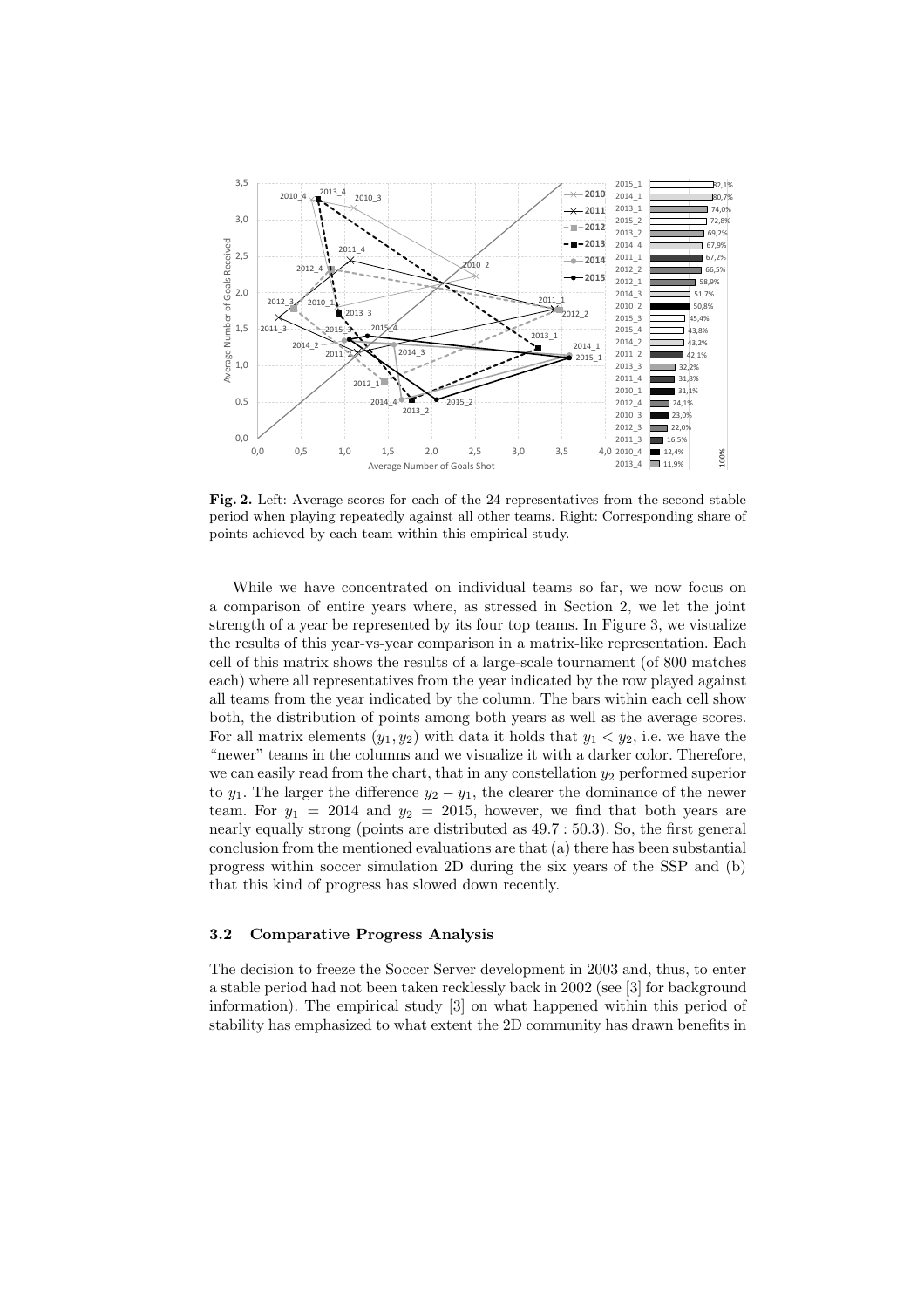

Fig. 3. Representatives from one year (row index) played multiple times against all teams from any other years (column index) of the SSP. Distribution of points (3/1/0) as well as average scores (over 800 matches) are plotted for each combination.

terms of increasing overall playing performance. Given the observations reported in Section 3.1, a highly interesting question to ask is whether the impact of the SSP has been as substantial as the impact of the first one.

To answer this question we now no longer target individual top teams or yearvs-year comparisons, but instead let the joint set of representatives of any year play repeatedly against all teams from all other years. For example, we made each of the four 2010 representatives play 50 times against all top teams from 2011 through 2015, which made a total of 4000 matches for each year considered. In the right part of Figure 4 we present the averaged scores over these 4000 matches for the six years from 2010 to 2015 including the score quotient (average number of goals scored divided by the average number of goals received). The belonging chart in the left of this figure contrasts these results with the results of the FSP. Apparently, the progress made in that time period has been much clearer because the steps from year to year were larger in terms of scoring more goals while receiving less on average. Furthermore, when comparing the starting point of the FSP (2003) with the average results achieved four years later (2007), we have to acknowledge that in this stable period the average number of goals shot has been increased by a factor of 3.27 and the goals received has been reduced by factor 8.56. By contrast, from 2010 to 2014 (also after four years of time) these increment/reduction factors are only 1.78 and 2.59, respectively. These facts are indicative of a clear decline in the progress being made in soccer simulation 2D even under stable conditions.

With 4000 samples per year group, we can quite reliably state whether a change (measured by the average score) from one year  $y_1$  to a second one  $y_2$  is statistically significant or not, assuming a nearly normally distributed number of goals scored and received. To this end, we interpreted each average score as a two-dimensional data point and applied a multivariate analysis of variance,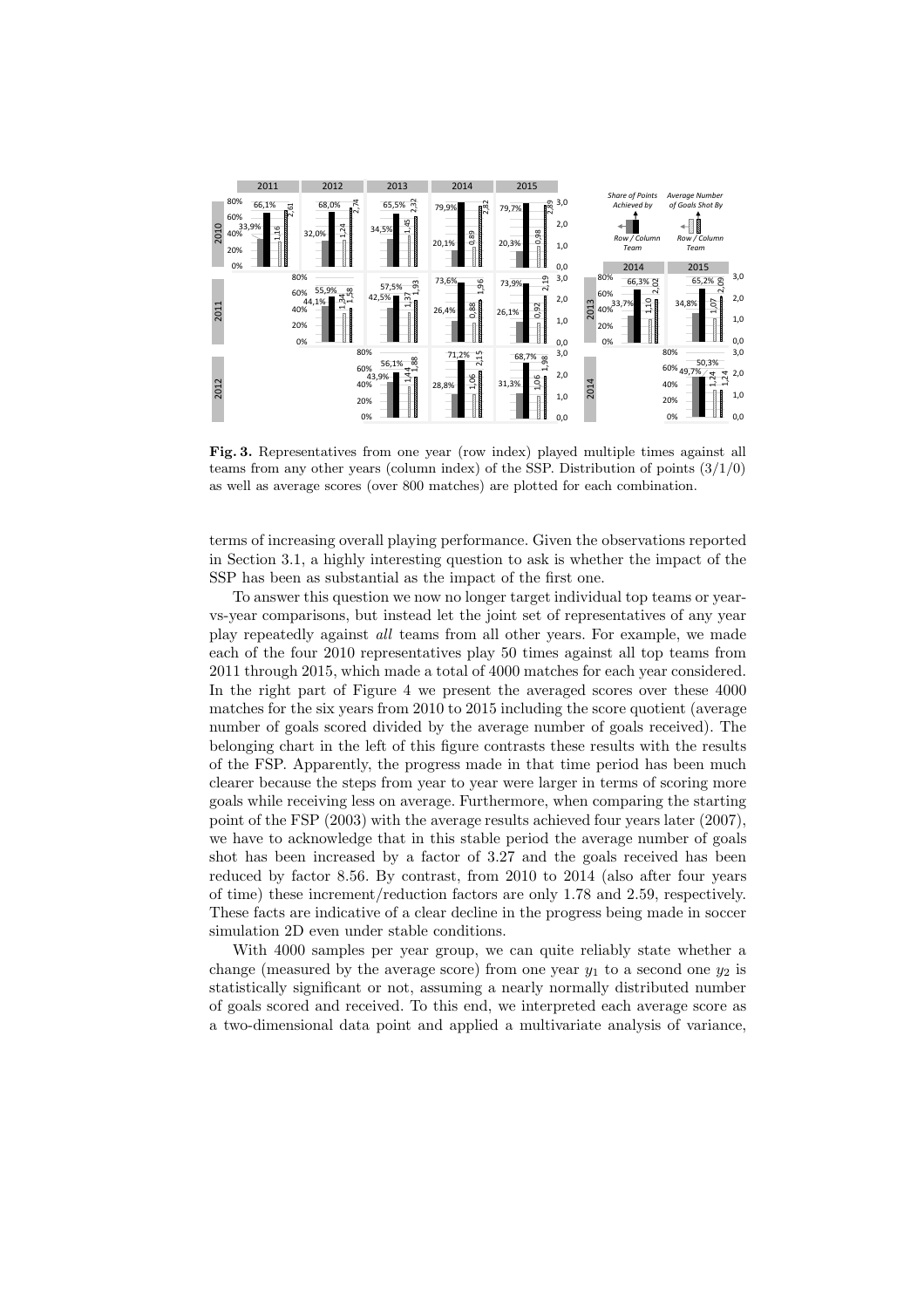

Fig. 4. Left: Comparison of the development of the average scores in both stable periods over years. Right top: Average scores when representatives of one year face teams from all other years. Right bottom: Error levels of a test for statistical significance in the change of the average score from the row-indicated year to the column-indicated one.

given the empirically measured match results and group means (average scores). In so doing, we employed Wilks'  $\Lambda$  test statistic, which for large  $n$  (as in our case) is nearly  $\chi^2$ -distributed [4], and determined the significance levels at which the null hypothesis has to be rejected (null hypothesis: mean vector (goals shot, goals received) is in every year the same). The results are listed in the matrix in the bottom right part of Figure 4. The most important finding is that there has been a change at significance level of  $0.1\%$  from any year to any other one, if  $y_2 - y_1 ≥ 2$  (all non-diagonal entries). As far as changes from a year to its immediate successor year are considered, we do also find significance at a level of 0.1%, however, with three exceptions. From 2011 to 2012 the test statistic allows us to infer a change of the average score at a significance level of 1%, only. By contrast, for the transition from 2012 to 2013 and from 2014 to 2015, no statistically significant changes can be attested (error levels of  $25\%$  and  $>50\%$ , respectively).

While our analyses so far has concentrated on average scores in conjunction with the law of large numbers, we now compare both stable periods from the win-draw-lose point of view. Part (a) of Figure 8 visualizes the dominance of a year's  $(y_2)$  representatives over the teams from the predecessor year  $(y_1)$  by showing the share of points  $\left(\frac{pts(y_1)}{pts(y_1)+pts(y_2)}\right)$  achieved when all representatives face one another multiple times (number of matches: 800 for the SSP, 240 for the FSP). The interesting point to observe here is that for the SSP we arrive at much smaller levels of dominance over preceding year. Since a value of 50% means equality (i.e. no progress made) the low numbers between 50 and 56% for 2011/13/14, respectively, do also correspond to the statistically not significant levels of progress in terms of average scores reported above.

Here, a considerable difference to the FSP is distinctive which even becomes clearer in part (b) of Figure 8 where the shares of matches won  $/$  drawn  $/$  lost are visualized, when teams play against representatives from all other years (data from 4000 matches for each year). Although the FSP lasted shorter than the SSP,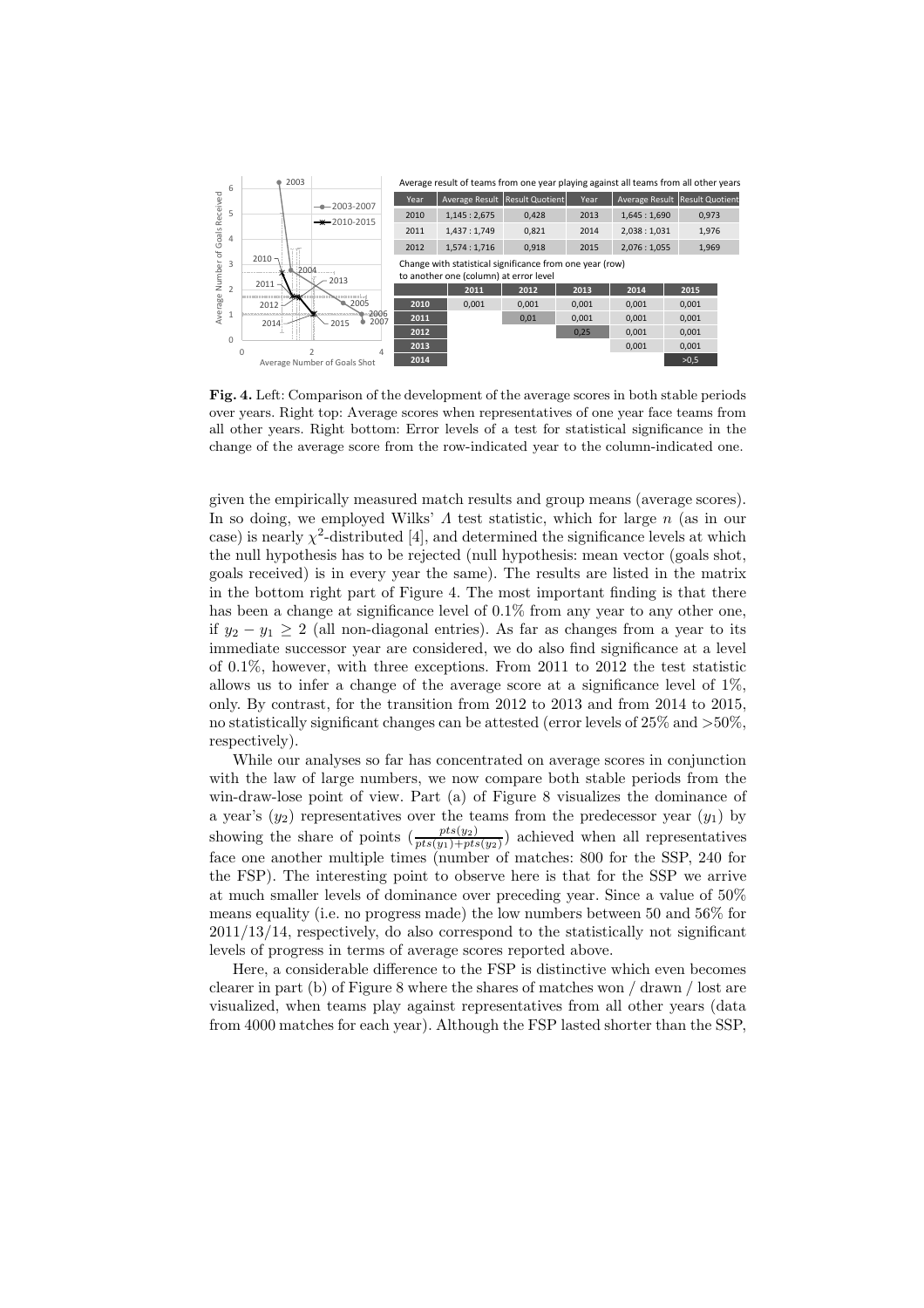

Fig. 5. (a) Representatives from the year  $(y)$  shown in the abscissa played repeatedly against teams from the immediate predecessor year  $(y-1)$ . Share of points achieved by teams from y are shown. (b) Distribution of matches won/drawn/lost by teams from one year when repeatedly facing all representatives from all other years of the same stable period.

a more distinguished slope in the performance over the years can be observed which also hints to the fact that the SSP started out from a significantly more saturated starting state which, in turn, allowed for much smaller improvements over the years.

#### 3.3 Team-Focussed Progress Analysis

The goal of this section is to characterize and circumscribe certain special aspects of the current state of the 2D Soccer Simulation League as they have emerged during the SSP.

Dominance of Top Teams All our experimental investigations presented so far are based on the assumption that the strength of one year can be read validly from the level of play of its best representatives. We validated this claim by having a separate set of tournaments where we made ranks 1-4 from the RoboCup world cup play against ranks 5-8 repeatedly in any combination. This way we found that in such a setting the top four teams carve out 89.1% of the points whereas the ranks 5-8 yield 10.9%, only. The corresponding average score is 2.38:0.34 from the point of view of the top four. While such a kind of dominance may hold even for real soccer (perhaps less pronounced), we also have to acknowledge that the top places have been achieved more and more often by the same teams throughout the years. This fact is visualized in part (a) of Figure 6 (see the Appendix for plain team names) where the sums of the points of those teams are compared that (1) have/had the same affiliation (institution) and (2) made it to the top four for at least one year within a stable period (again: all teams played vs. all others, awarding 3/1/0 points as usual).

It is interesting to observe that the best team of the FSP (Team A) yielded 26.7% of all points, whereas the dominating team of the SSP (Team B) carves out 37.6%. The same holds, if we consider the best two / best four teams of each stable period: In the FSP they jointly obtained  $49.8\%$  (top 2) or  $76.4\%$  (top 4), in the SSP, by contrast, even  $68.1\%$  (top 2) or  $91.6\%$  (top 4). Moreover, the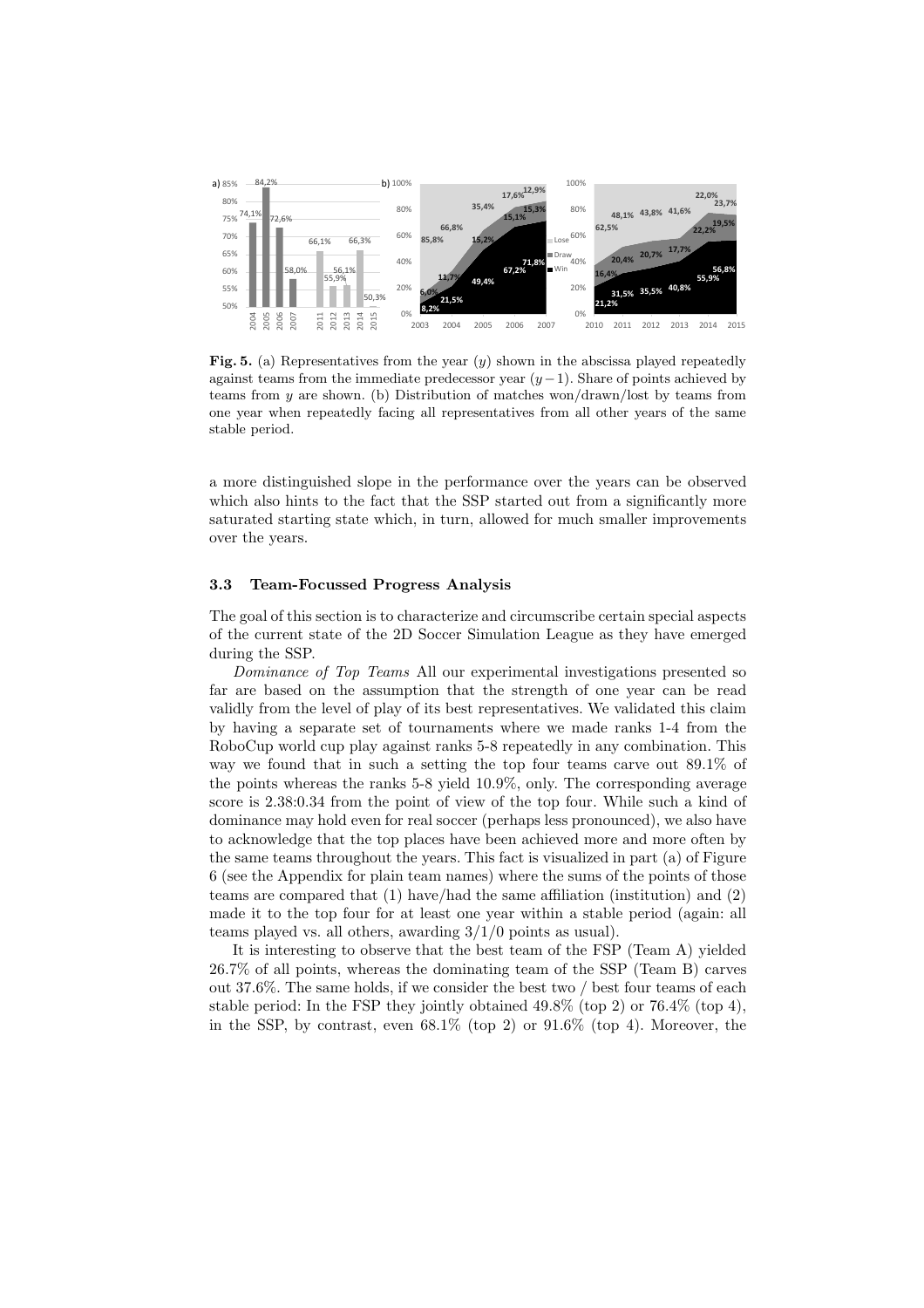

Fig. 6. Dominance of Established Teams in the 2D League: (a) Point distribution over successive years partitioned by teams from identical institutions. (b) Evolution of these teams throughout the second stable period in terms of average scores.

overall number of teams from different affiliations that made it to the semi-finals has decreased from 10 within the 5 years of the FSP to only 8 within the 6 years of the SSP. A conclusion to be drawn from these facts is that the performance gap between leading teams and the rest is more and more increasing.

Part (b) of Figure 6 shows the same data points as the scatter plot in Figure 2 (identical set of matches as raw data), however, this time teams from the same institution, i.e. with the same group of human developers, are now connected. This way, the dominance of the current top teams becomes even more transparent, since only teams B and C happen to position themselves below the identity function, hence scoring on average more goals than they receive. Moreover, this visualizations highlights to which extent teams improved over time.

 $(Un)$ Worthy Champions One of the still appealing and exciting features of 2D soccer simulation is the randomness in the simulation introduced by the Soccer Server. As in human soccer, this may result in that a team can (with a low probability) beat a stronger one and, hence, kick the stronger one out of the tournament unexpectedly. From the point of view of the actually stronger team this situation is probably very "annoying", specifically if it occurs during a final match. Figure 7 stresses the fact that the 2D Soccer Simulation League indeed had this situation once within the SSP (in 2010). In all years following, however, the provably stronger team became world champion indeed. This issue has also been addressed by Budden et al. [2] who proposed a tournament format which is aimed at minimizing fluctuations from true team performance.

Aging Binaries A dangerous development that might arise in a situation where a group is dominated by a small fraction of its members (as delineated at the beginning of this section) is that some kind of over-specialization is generated. Translated to the soccer simulation domain this means that most, if not all,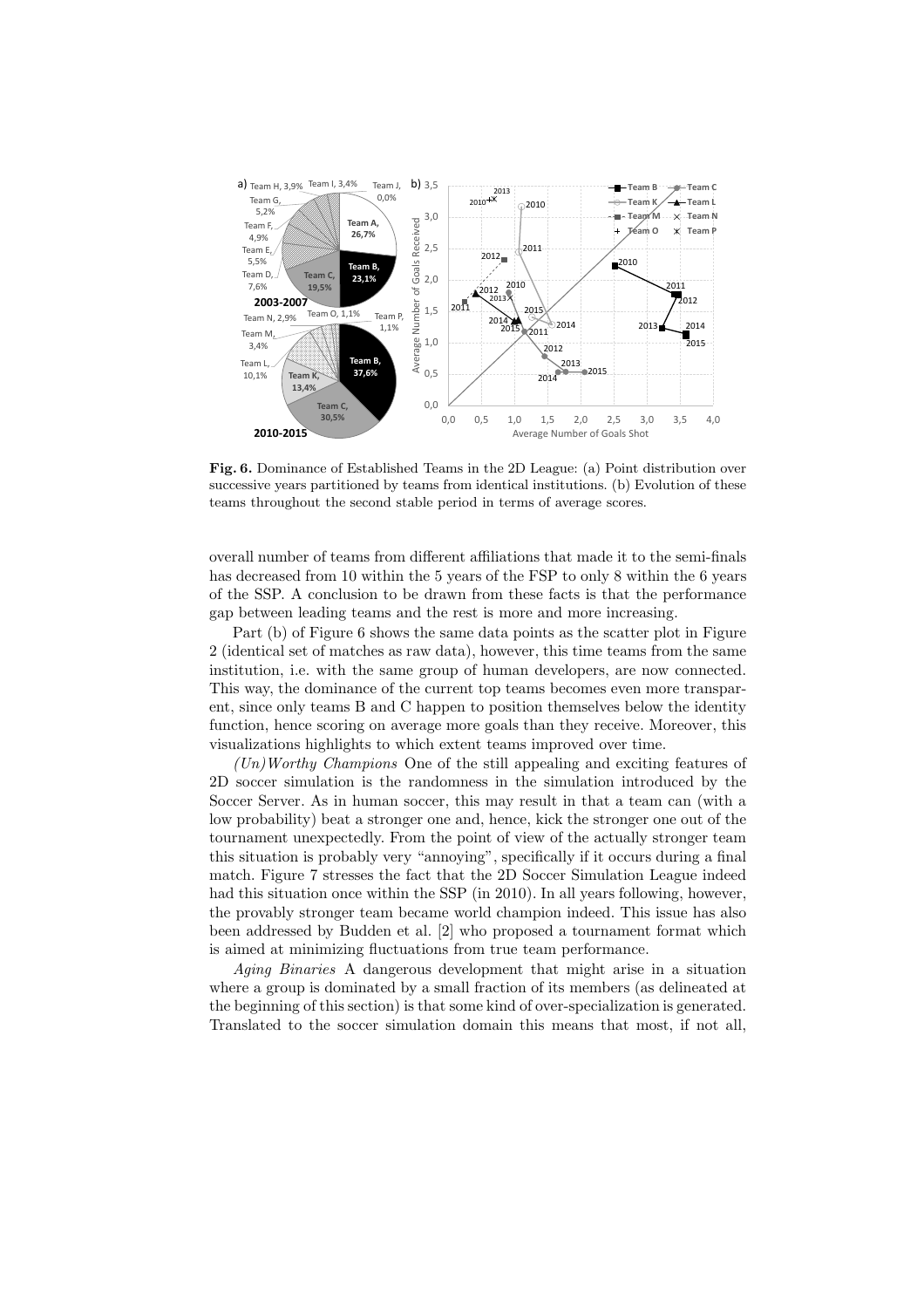

Fig. 7. Average results of 100 replays of the final matches throughout the second stable period: Share of matches won/drawn/lost (left) and average scores from the champion's perspective (right).

participants start optimizing their teams' strategies specifically against the most recent versions of last year's winner or runner-up teams. If this kind of incestuous overfitting takes place, then we should expect to see that (much) older team binaries start to come off better the older their date of publishing. In order to investigate this issue, we determined for all team binaries considered in this study (a) how well they played when they made it to the top four (and thus became a representative for its year) by playing against all other representatives from its year and (b) how much better or worse (relative to (a)) they performed when playing against the representatives of the following year. We continued this analysis for all remaining years of the SSP denoting the time elapsed as the "age" of the respective team binary.



they get.

Fig. 8. No Sign of Over-specialization: Team binaries do, in general, perform worse the older

slightly above the average, decreases a little from year to year, and there is no sign of a turn-around in terms of improving performance with increased age. To sum up, on average a team binary published and used in year  $y$  loses about

Although there are minor exceptions, Figure 8 shows clearly that there is no indication that – with a team binary's increasing age – its performance starts increasing again due to reasons of over-specialization of the other teams against the most recent top teams. This finding is also confirmed by looking at the top team (Team A, binary version originating from 2010) of the FSP which has been inactive throughout the SSP (data series "Inactive"). This team's performance, though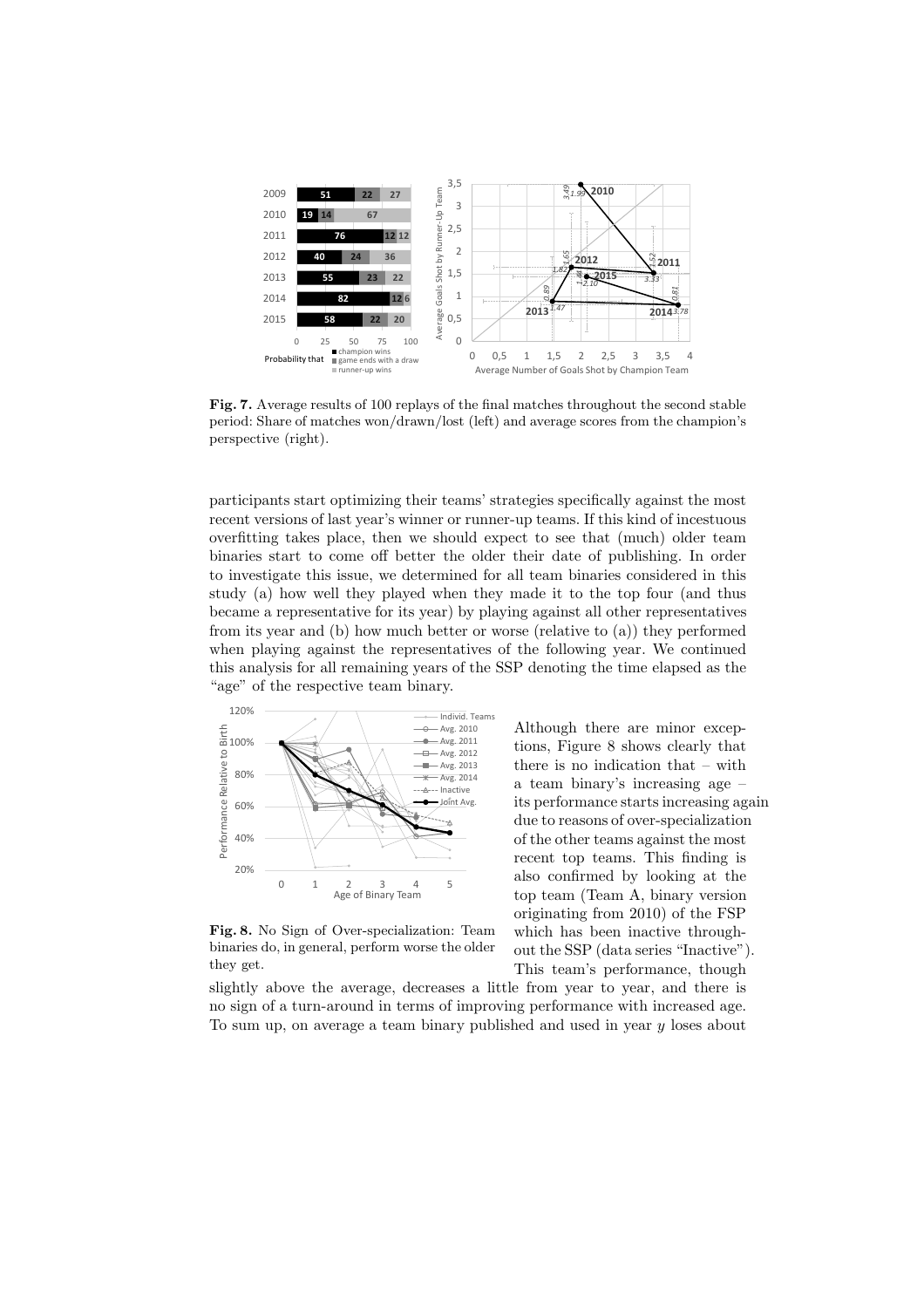10-20% of its strength per year and will, for example when playing against the representatives from year  $y + 3$ , yield only about 60% of the number of points it had carved out against the top teams from year y.

## 4 Conclusions

In this paper, we have presented the empirical results of a large-scale analysis of the recent progress and the current state of soccer simulation 2D. The most important conclusions from these experiments are:

- The 2D soccer simulation league has made significant progress during the recent years which we were able to quantify numerically thanks to fact that the software platform has been kept stable from 2010 to 2015.
- When compared to an earlier stable period (2003-2007) the magnitude of the progress made has been much smaller.
- The league is currently strongly dominated by a very small set of teams making it rather difficult for new teams to catch up. However, so far we do not find evidence for incestuous overfitting team strategies.

Having a stable period is extremely useful for the league and the community as a whole since it allows for studies and analyses as the one at hand. So, the policy of fixing the simulator for a couple of years should definitely be continued. With respect to the changes between the first and the second stable period this paper has shown that the league entered the SSP at a relatively mature and saturated level which did not allow for as large jumps in performance as in the FSP. Speaking about the future and a possible 2D soccer simulation agenda, we, therefore, envision three possible target directions.

- Enforce and implement finer-grained analyses of the progress of simulated soccer in terms of analyzing team play and strategies. This is certainly a shortcoming of the study at hand, since we focused solely on match outcomes without validating the actual team strategies, their maturity in multi-agent cooperation, or their level of adaptiveness.
- Enforce more focus on 2D soccer-related research benchmarks. Keepaway [8] and half-field offense [5] as well as the former coach competition are excellent examples. They might be complemented by some new learning task that becomes part of the official competitions. These points are certainly striking with regard to RoboCup's ambitious 2050 vision.
- Have a really bold, yet useful extension of the simulator. An example of such a move would be to add parts of the third dimension to the simulation (e.g. flying balls leaving the ground) and, hence, extend it from 2D to (more or less)  $2\frac{1}{2}D$ . This idea is not new, it had been under discussion in the technical committee already a few years ago. Among its advantages are the fact that it would not interfere with the 3D league which has moved to modelling humanoid robots. Furthermore, it would still allow for focusing primarily on issues of multi-agent cooperation and team play, also in conjunction with